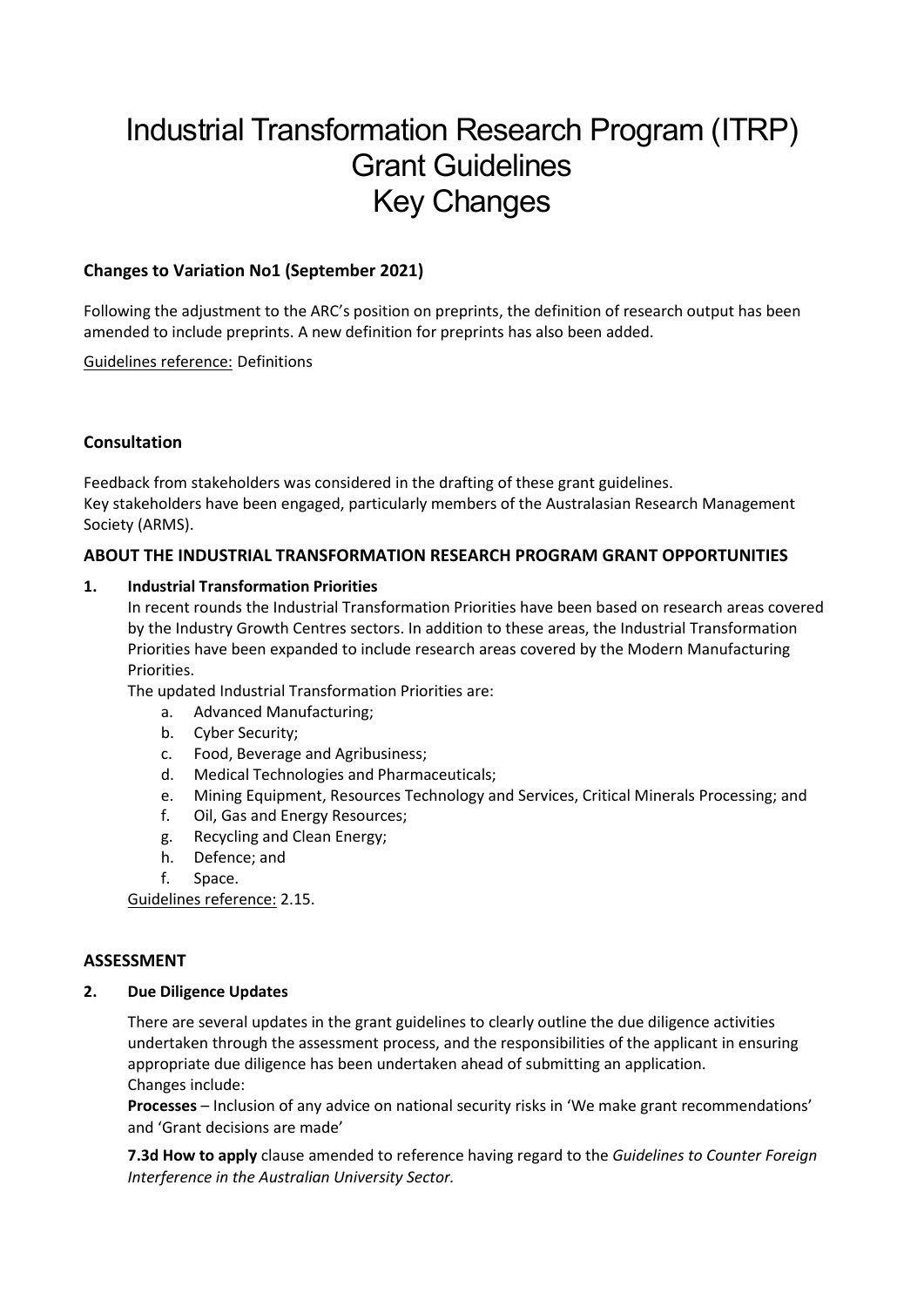**7.10 How to apply** clause amended to note revisions to the application prior to approval may be invited by the ARC as this may occur to ameliorate security concerns.

# **8.3-8.4 The grant selection process** added new clauses:

We may seek advice on security or other matters from Commonwealth agencies in relation to the application.

We may seek information from You regarding due diligence activities in relation to the application.

**8.34 Who will approve grants** clause amended to specify that: The CEO may seek advice on security or other matters from Commonwealth agencies before making recommendations. The CEO will make recommendations for funding to the Minister based on any number of assessments and may take into account any advice received on security or other matters from Commonwealth agencies.

**12.22 Grant agreement variations** amended clause to reflecting due diligence occurring in relation to changes that may occur following approval of a grant.

# **3. Assessment Criteria**

The 'Feasibility and Commitment' assessment criteria has been updated to include the ARC's standard Aboriginal and/or Torres Strait Islander communities section in both Training Centres and Research Hubs for consistency across the National Competitive Grants Program (NCGP).

Guidelines reference: A5 and B5

# **ELIGIBILITY**

# **4. Personnel**

Eligibility requirements for the Research Hub or Training Centre Director have been clarified to explicitly state that a person in this role must be employed by the Administering Organisation for at least 50 per cent of Full Time Equivalent (0.5 FTE).

#### Guidelines reference: 4.20.

Based on feedback identifying that the definition of an 'honorary academic appointment' was unclear, and being inconsistently applied across the sector, it has been moved from the glossary into the body of the document and changed to note that the researcher is not eligible to be a Chief Investigator using their honorary academic appointment if they are employed by an organisation other than an eligible organisation for more than 0.2 FTE.

#### Guidelines reference: 4.22.

To ensure the scheme objectives are being met for *Industrial Transformation Training Centres*, a minimum number of higher degree by research candidates (10 ICHDRs) and postdoctoral fellows (1 ICPD) must be included in the application.

Guidelines reference: B3.3.

#### **5. Organisations**

In order to reflect Whole of Government requirements, no named organisation may be included on the National Redress Scheme's website on the list of 'Institutions that have not joined or signified their intent to join the Scheme' ([https://www.nationalredress.gov.au/.](https://www.nationalredress.gov.au/)

Guidelines reference: 4.8.a. and 4.11

#### **6. Eligibility timing**